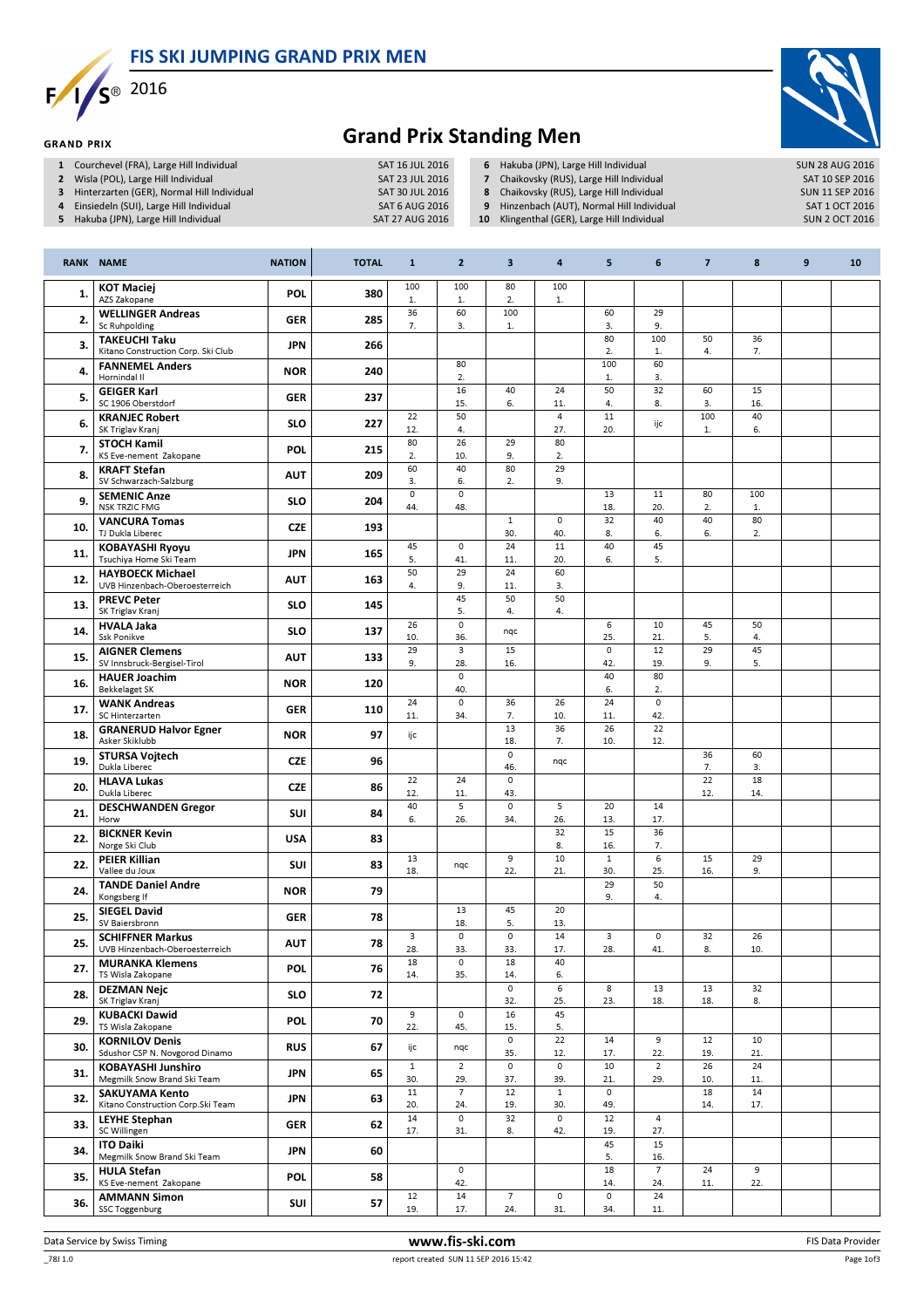



## Grand Prix Standing Men

|     | <b>RANK NAME</b>                                             | <b>NATION</b> | <b>TOTAL</b> | $\mathbf{1}$               | $\overline{2}$             | 3                      | $\overline{\mathbf{a}}$    | 5                          | 6                          | $\overline{\mathbf{z}}$    | 8                          | 9 | 10 |
|-----|--------------------------------------------------------------|---------------|--------------|----------------------------|----------------------------|------------------------|----------------------------|----------------------------|----------------------------|----------------------------|----------------------------|---|----|
| 36. | <b>KOFLER Andreas</b><br>SV Innsbruck-Bergisel-Tirol         | <b>AUT</b>    | 57           | 7<br>24.                   |                            |                        | 15<br>16.                  | $\sqrt{2}$<br>29.          | 3<br>28.                   | 14<br>17.                  | 16<br>15.                  |   |    |
| 38. | <b>MAEAETTAE Jarkko</b><br>Kainuun Hiihtoseura               | <b>FIN</b>    | 55           |                            | nqc                        | ijc                    |                            | 22<br>12.                  | $\mathbf 0$<br>38.         | 22<br>12.                  | $11\,$<br>20.              |   |    |
| 39. | <b>DESCOMBES SEVOIE Vincent</b><br>Douanes - Chamonix        | <b>FRA</b>    | 47           | 16<br>15.                  | 15<br>16.                  | $\mathsf 0$<br>31.     | 16<br>15.                  |                            |                            |                            |                            |   |    |
| 40. | <b>FREITAG Richard</b><br>SG Nickelhuette Aue                | <b>GER</b>    | 46           | 10<br>21.                  | 18<br>14.                  | 10<br>21.              | 8<br>23.                   | $\pmb{0}$<br>44.           | $\mathsf 0$<br>32.         |                            |                            |   |    |
| 41. | <b>ASCHENWALD Philipp</b><br>SC Mayerhofen-Tirol             | <b>AUT</b>    | 45           | nqc                        | $\mathsf{o}$<br>38.        | 14<br>17.              | 9<br>22.                   | $\mathbf 0$<br>43.         | $\mathsf 0$<br>37.         | 9<br>22.                   | 13<br>18.                  |   |    |
| 42. | <b>TEPES Jurij</b><br>SD Dolomiti                            | <b>SLO</b>    | 44           |                            | 32<br>8.                   | $\mathbf 0$<br>36.     | 12<br>19.                  |                            |                            |                            |                            |   |    |
| 42. | <b>KLIMOV Evgeniy</b><br>GBU TSTOVS Moskovskaya oblast Ski s | <b>RUS</b>    | 44           |                            |                            |                        |                            | $\overline{7}$<br>24.      | 18<br>14.                  | 16<br>15.                  | 3<br>28.                   |   |    |
| 44. | ZIOBRO Jan<br><b>WKS Zakopane</b>                            | <b>POL</b>    | 41           |                            | 36<br>7.                   |                        |                            | 5<br>26.                   | $\mathsf{O}\xspace$<br>34. |                            |                            |   |    |
| 45. | <b>WOLNY Jakub</b><br>LKS Klimczok Bystra                    | <b>POL</b>    | 39           | 6<br>25.                   | $11\,$<br>20.              | 9<br>22.               | $\overline{2}$<br>29.      | nqc                        | $\mathsf{O}\xspace$<br>35. | 5<br>26.                   | 6<br>25.                   |   |    |
| 46. | <b>JANDA Jakub</b><br>Dukla Liberec                          | <b>CZE</b>    | 36           | 32<br>8.                   | $\overline{4}$<br>27.      |                        |                            |                            |                            |                            |                            |   |    |
| 47. | <b>BOYD-CLOWES Mackenzie</b><br>Altius Nordic Ski Club       | CAN           | 34           |                            |                            |                        | 18<br>14.                  | $\pmb{0}$<br>32.           | 16<br>15.                  |                            |                            |   |    |
| 47. | <b>ZYLA Piotr</b><br>WSS Wisla                               | <b>POL</b>    | 34           | 15<br>16.                  | $\mathsf{O}\xspace$<br>43. | 5<br>26.               | 14<br>17.                  |                            |                            |                            |                            |   |    |
| 49. | <b>STJERNEN Andreas</b><br>Sprova <sub>IL</sub>              | <b>NOR</b>    | 32           |                            | 6<br>25.                   |                        |                            | $\mathsf 0$<br>31.         | 26<br>10.                  |                            |                            |   |    |
| 50. | <b>TROFIMOV Roman Sergeevich</b><br>Sdushor CSP N. Novgorod  | <b>RUS</b>    | 28           |                            |                            |                        | nqc                        | $\mathsf 0$<br>35.         | $\mathsf 0$<br>43.         | 6<br>25.                   | 22<br>12.                  |   |    |
| 51. | <b>BJOERENG Joacim Oedegaard</b><br>Roeykenhopp              | <b>NOR</b>    | 27           | $\mathsf 0$<br>34.         |                            | $\circ$<br>39.         | $\overline{7}$<br>24.      | $\pmb{0}$<br>40.           | 20<br>13.                  |                            |                            |   |    |
| 51. | <b>HARADA Yumu</b><br>Megmilk Snow Brand Ski Team            | <b>JPN</b>    | 27           | $\mathsf 0$<br>36.         | $\mathsf{O}\xspace$<br>32. | 6<br>25.               | $\mathsf{O}\xspace$<br>43. | 9<br>22.                   | $1\,$<br>30.               | 11<br>20.                  | $\mathsf{O}\xspace$<br>32. |   |    |
| 53. | <b>HILDE Tom</b><br>Asker Skiklubb                           | <b>NOR</b>    | 26           |                            | $\mathsf{O}\xspace$<br>44. | $\overline{26}$<br>10. | nqc                        |                            |                            |                            |                            |   |    |
| 54. | <b>KASAI Noriaki</b><br>Tsuchiya Home Ski Team               | <b>JPN</b>    | 25           |                            |                            |                        |                            | 16<br>15.                  | 9<br>22.                   |                            |                            |   |    |
| 55. | <b>FORFANG Johann Andre</b><br>Tromsoe Skiklubb              | <b>NOR</b>    | 22           |                            | 22<br>12.                  |                        |                            |                            |                            |                            |                            |   |    |
| 56. | <b>LANISEK Anze</b><br><b>Ssk Menges</b>                     | <b>SLO</b>    | 20           | $\mathsf{O}\xspace$<br>38. | nqc                        |                        |                            | $\mathsf 0$<br>33.         | $\mathbf 0$<br>31.         | $\mathsf{O}\xspace$<br>34. | 20<br>13.                  |   |    |
| 56. | <b>KOUDELKA Roman</b><br>LSK Lomnice nad Popelkou            | <b>CZE</b>    | 20           |                            | 20<br>13.                  |                        |                            |                            |                            |                            |                            |   |    |
| 56. | <b>EISENBICHLER Markus</b><br>TSV Siegsdorf                  | GER           | 20           |                            |                            | 20<br>13.              |                            |                            |                            |                            |                            |   |    |
| 56. | <b>ALTENBURGER Florian</b><br>SC Seekirchen-Salzburg         | <b>AUT</b>    | 20           |                            |                            | $\mathbf 0$<br>38.     | $\mathsf{O}\xspace$<br>44. | $\pmb{0}$<br>37.           | $\circ$<br>40.             | 8<br>23.                   | 12<br>19.                  |   |    |
| 60. | <b>POLASEK Viktor</b><br>Sk Nove mesto na morave             | <b>CZE</b>    | 19           | 5<br>26.                   | 9<br>22.                   |                        | $\mathsf{o}\,$<br>32.      | $\pmb{0}$<br>47.           | 5<br>26.                   |                            |                            |   |    |
| 61. | STEKALA Andrzej<br>Azs Zakopane                              | POL           | 18           |                            | 10<br>21.                  |                        |                            | nqc                        | $\mathbf 0$<br>44.         | $\mathsf{O}\xspace$<br>45. | 8<br>23.                   |   |    |
| 62. | <b>LAMY CHAPPUIS Ronan</b><br>Bois D'amont                   | <b>FRA</b>    | 14           | $\mathsf 0$<br>35.         | ijc                        | 11<br>20.              | 3<br>28.                   |                            |                            |                            |                            |   |    |
| 62. | <b>KOZISEK Cestmir</b><br>LSK Lomnice nad Popelkou           | <b>CZE</b>    | 14           | $\mathsf 0$<br>37.         |                            | nqc                    | nqc                        | $\mathsf{O}\xspace$<br>48. | $\mathsf{o}\,$<br>36.      | $\overline{7}$<br>24.      | $\overline{7}$<br>24.      |   |    |
| 64. | <b>POPPINGER Manuel</b><br>SV Innsbruck-Bergisel-Tirol       | <b>AUT</b>    | 12           | nqc                        | 12<br>19.                  | $\mathsf 0$<br>47.     | $\mathsf{O}\xspace$<br>33. |                            |                            |                            |                            |   |    |
| 64. | <b>MATURA Jan</b><br>Dukla Liberec                           | <b>CZE</b>    | 12           |                            |                            |                        |                            | $\overline{4}$<br>27.      | $\mathsf{O}\xspace$<br>33. | 3<br>28.                   | 5<br>26.                   |   |    |
| 66. | <b>SHISHKIN Vadim</b><br>Nishniy Tagil                       | <b>RUS</b>    | 10           |                            |                            |                        |                            |                            |                            | 10<br>21.                  | $\mathbf 0$<br>33.         |   |    |
| 67. | <b>JOHANSSON Robert</b><br>Soere Aal IL                      | <b>NOR</b>    | 9            | 8<br>23.                   | $\mathbf{1}$<br>30.        | $\mathbf 0$<br>40.     | $\mathsf{O}\xspace$<br>48. |                            |                            |                            |                            |   |    |
| 68. | <b>HAMANN Martin</b><br>SG Nickelhuette Aue                  | <b>GER</b>    | 8            | $\mathsf{O}\xspace$<br>31. | 8<br>23.                   |                        | $\mathsf{o}\,$<br>38.      |                            |                            |                            |                            |   |    |
| 68. | <b>PRISLIC Ernest</b><br>Sk Zagorje                          | <b>SLO</b>    | 8            | nqc                        |                            |                        |                            |                            |                            | $\overline{4}$<br>27.      | $\overline{4}$<br>27.      |   |    |
| 70. | <b>LARINTO Ville</b><br>Lahden Hiihtoseura                   | FIN           | 4            | 4<br>27.                   | $\mathsf{O}\xspace$<br>37. | 0<br>48.               |                            |                            |                            |                            |                            |   |    |
| 70. | <b>SJOEEN Phillip</b><br>Bekkelaget Sk                       | <b>NOR</b>    | 4            |                            |                            | 4<br>27.               | $\mathsf{O}\xspace$<br>34. |                            |                            |                            |                            |   |    |
| 70. | <b>COLLOREDO Sebastian</b><br>GRUPPO SCIATORI FIAMME GIALLE  | ITA           | 4            |                            |                            | 3<br>28.               |                            |                            |                            | $\mathbf{1}$<br>30.        | $\circ$<br>31.             |   |    |
| 73. | <b>DAMJAN Jernej</b><br>SSK Sam Ihan                         | <b>SLO</b>    | 3            |                            |                            | $\mathsf 0$<br>42.     |                            | nqc                        | $\mathsf{O}\xspace$<br>39. | $\overline{2}$<br>29.      | $\mathbf{1}$<br>30.        |   |    |
| 74. | <b>ITO Kenshiro</b><br>Megmilk Snow Brand Ski Team           | <b>JPN</b>    | $\mathbf{z}$ | $\mathsf{O}\xspace$<br>32. | $\mathsf 0$<br>46.         | $\overline{2}$<br>29.  | $\mathsf{o}\,$<br>34.      | $\mathsf 0$<br>36.         |                            | $\mathsf{O}\xspace$<br>36. | $\circ$<br>36.             |   |    |
| 74. | <b>PASCHKE Pius</b><br>WSV Kiefersfelden                     | <b>GER</b>    | $\mathbf{z}$ |                            |                            |                        |                            |                            |                            | $\mathsf{o}$<br>40.        | $\overline{2}$<br>29.      |   |    |

## **GRAND PRIX**